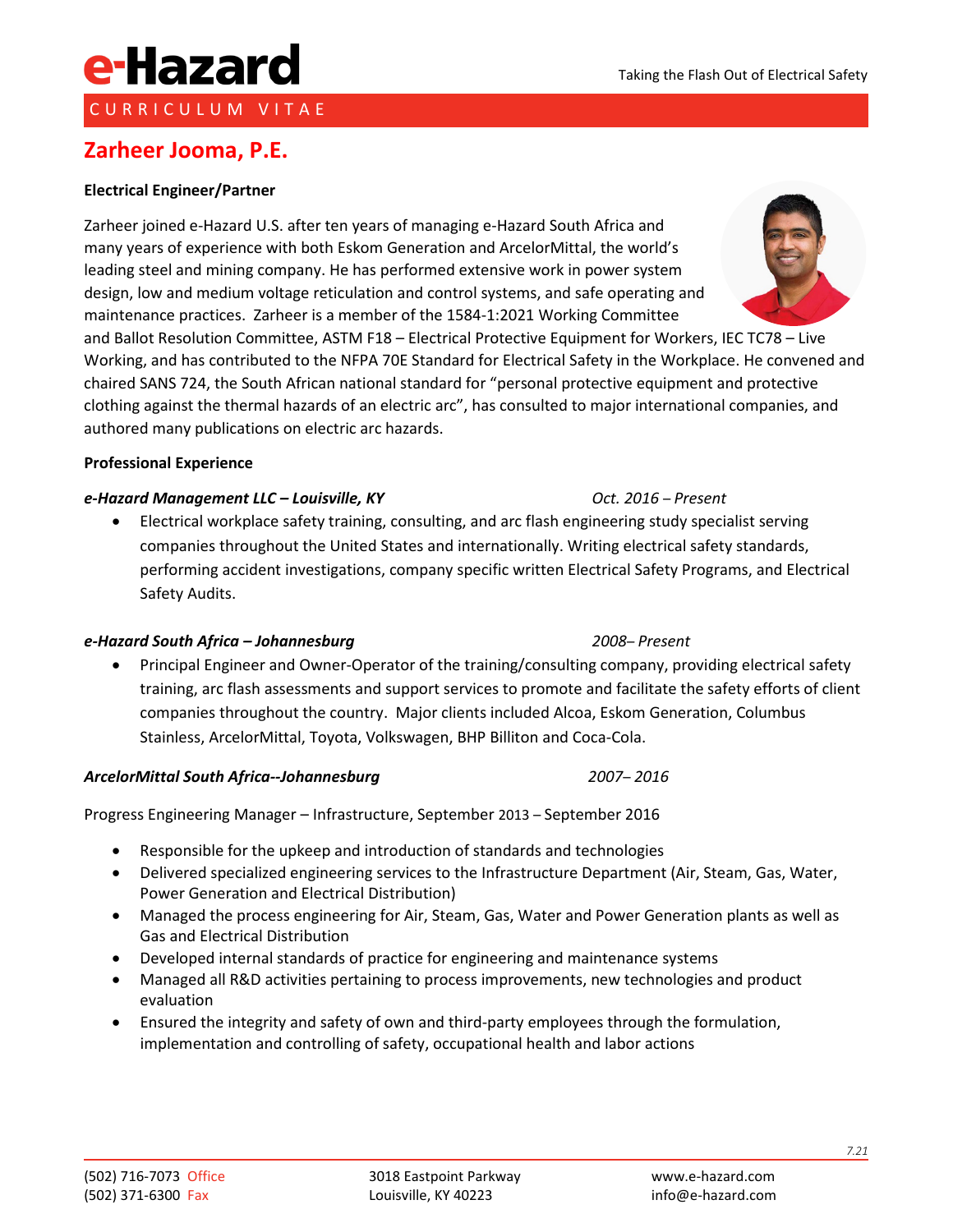## e-Hazard CURRICULUM VITAE

Acting Plant Manager – Infrastructure, January 2013 – August 2013

- Ensured availability and reliability of Infrastructure resources consisting of Air, Gas, Steam, Water, Power Generation and Electrical Distribution
- Management of safety, health, environmental, risk and quality systems to maintain ISO accreditation
- Managing operational and capital budgets
- Implementation of cost savings initiatives
- Reduction of vacant manning stations and staff turnaround

Senior Electrical Engineer – January 2007 – December 2012

- Engineering and preventative maintenance in a Generation, Transmission and Distribution environment. Responsible for high, medium and low voltage installation
- Plant failures, occurrence and accident investigations. Root cause analysis
- Created and managed budgets for capital and maintenance expenditure
- Predictive and corrective maintenance of electrical equipment
- Project management and engineering management

#### *Eskom Generation – Lethabo Power Station 2000 -- 2006*

Electrical Engineer

- System Engineer for electrical plant and substations
	- o Plant deficiencies
	- o New projects
- Compilation of preventative maintenance strategies and outage work scopes
- Plant occurrence (incident/event) investigations
- Created and managed budgets for capital and revenue and expenditure projects

#### **Courses and Publications**

- Electrical Arc Flash Safety and the NFPA 70E (SAIEE CPD SAIEE-0710-V)
- Electrical Arc Flash One Day Course (SA, Namibia, Mozambique, US, Middle East)
- Presented Paper on Switchgear Failures Marcus Evans 5<sup>th</sup> Annual Switchgears, Transformers and Generators Conference
- Presented Paper on Electrical Safety Training Annual Anglo American Engineering Technical Division Symposium
- Presented Paper on Arc Flash Protection IDC Power Cable and Switchgear Conference
- *An Introduction to Electrical Arc Flash Safety*, Zarheer Jooma (Pr. Eng), EE-Publishers Energize Magazine October 2009 [\(http://www.eepublishers.co.za/view.php?sid=18146\)](http://www.eepublishers.co.za/view.php?sid=18146)
- Key note speaker at the Predication Maintenance Conference (PdMSA) hosted by ABB and MARTEC
- *IEEE Transactions on Industry Applications* articles and IEEE Conference Publications:
	- o "The Development of Questions to Determine the Effectiveness of the Incident Investigation Process for Electrical Incidents," 2015, Vol. 51, Issue 5.
	- o "The Analysis of an Incident Investigation System," 2016, Vol. 52, Issue 6.
	- o "Case History: Arc Flash Incident on a Locked out (LO/TO) 3.3kV Fused Contactor," 2016, Vol. PP, Issue 99 (Early Access Article)